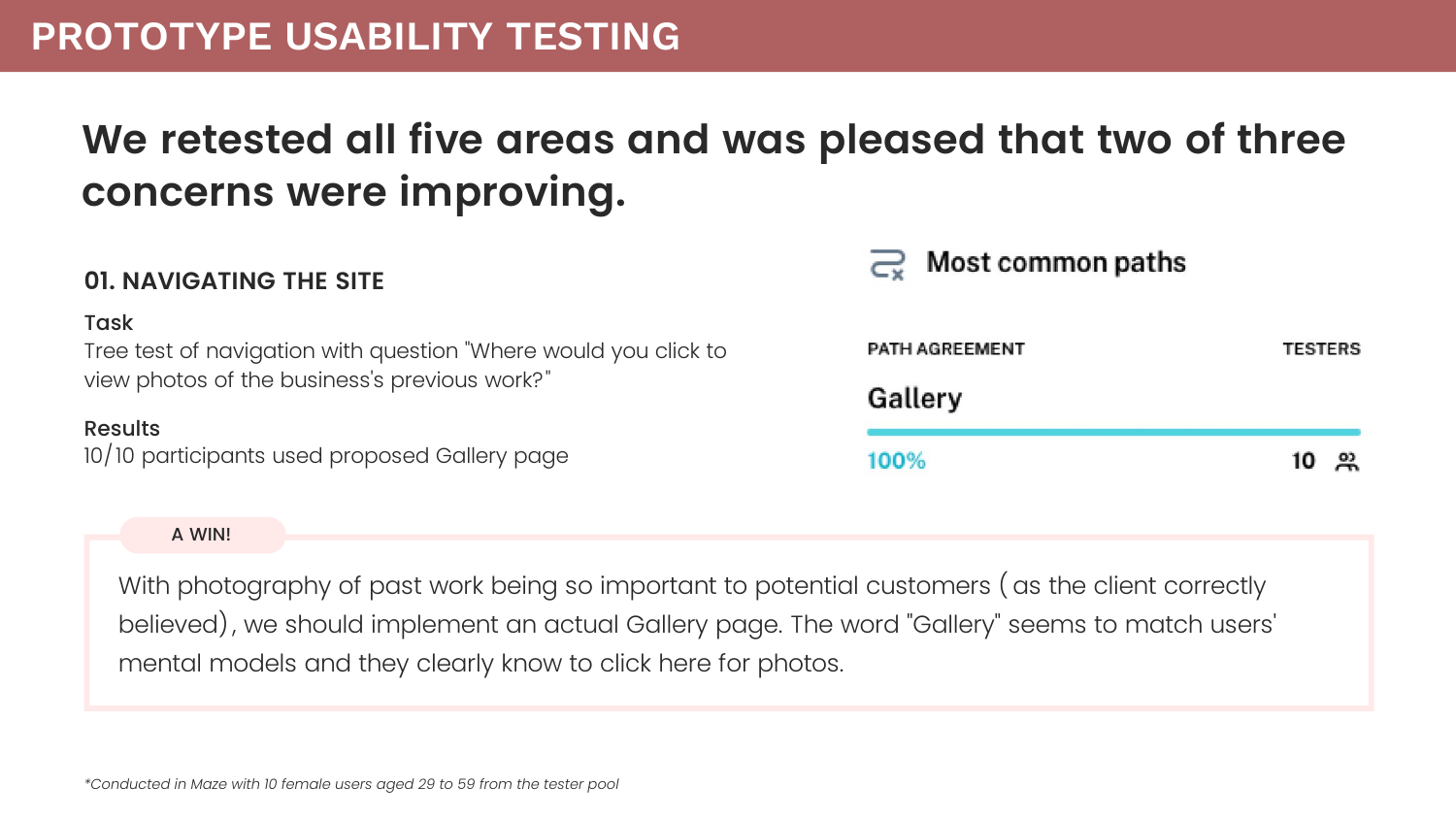### **02. IMPRESSIONS OF STYLE**

Opinion Scale What is your impression of the design?

#### Results

Average Score Rating of 4.2/5 10/10 users shared comments about what they liked 6/10 users shared comments about they they did not like

#### **CONCERN**

# **The average score took a small dip, there was a bit more variance in the feedback received.**

Three of the six mentioned text readability ( homepage text and logo) so we can look to improve that. One user mentioned the need for more diversity in photography on homepage.

I really liked the colors and the overall style of the site. it was easy to see where to go and it was pleasing to look at

Everyone in the pictures is white. You should have Black, Hispanic, and Asian women pictured on your site.

I really like the colors. It's also well laid out.

It's kind of hard to read the text on the background and some of the text could be bigger